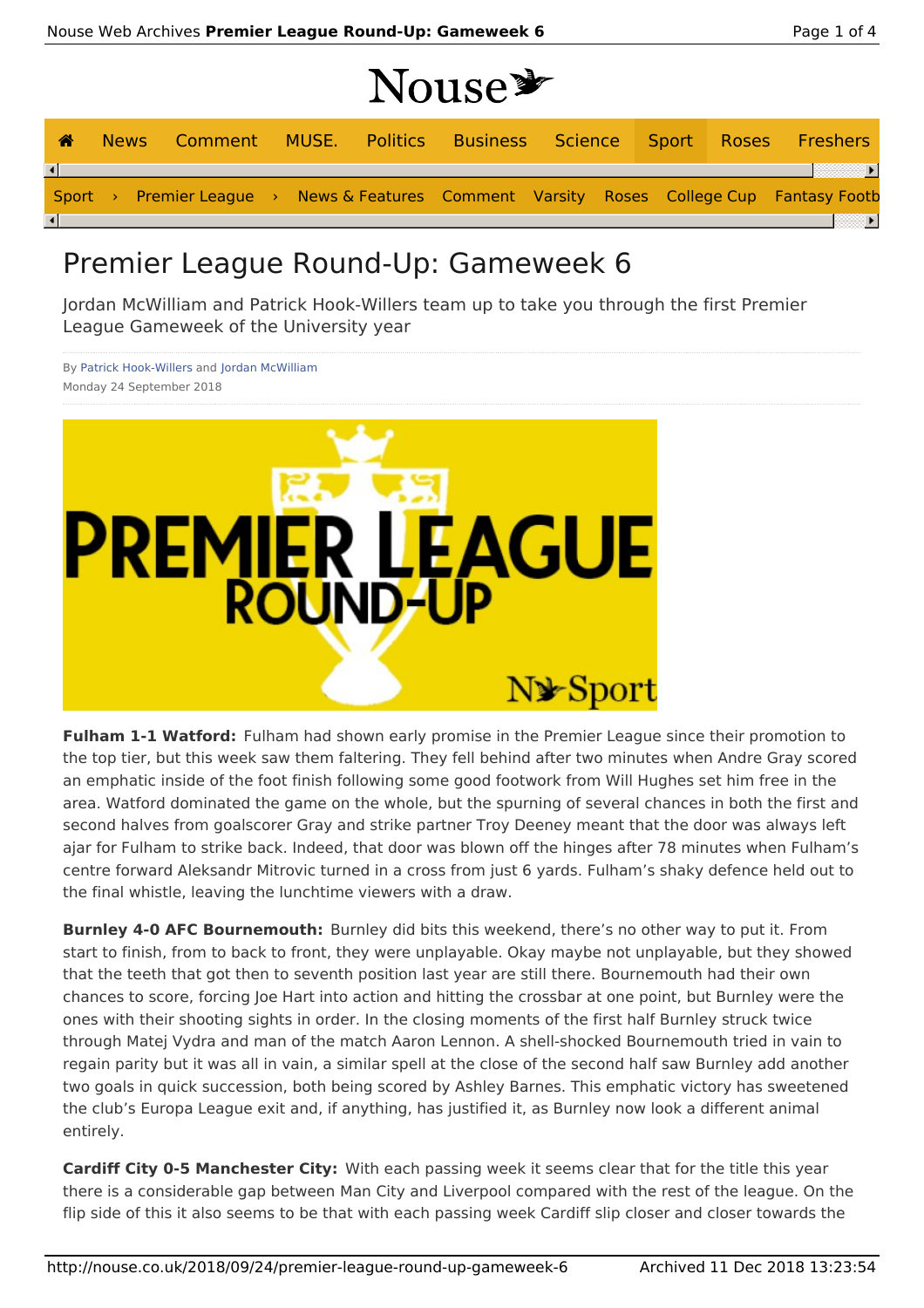#### Nouse Web Archives **Premier League Round-Up: Gameweek 6** Page 2 of 4

reality of relegation. The Premier League may only be six games in and these could well be subject to change but the efficiency of Man City (despite their horrible mid-week performance against Lyon) and the deficiency of Cardiff are only being illuminated more each week.

**Crystal Palace 0-0 Newcastle United:** This wasn't the worst game in history, but it certainly wasn't the best. Crystal Palace were certainly the better of the two sides, and perhaps their failure to score was down to Newcastle's handling of Palace's star man Wilfried Zaha, who was uncharacteristically quiet. Palace came close to scoring when captain Luka Milivojevic hit the woodwork from a free kick, and arguably even closer when defender Mamadou Sakho headed wide with a wide open goal in front of him. Aside from these chances neither side created a large number of chances, Newcastle being almost totally ineffective in that respect. The main talking point of the match was Palace youngster Aaron Wan-Bissaka being struck by a bottle from the away fans, which of course is not what we want to see. Palace nearly took the win late on when Zaha provided a chance to James McArthur, but he was unable to finish Newcastle off, leaving both teams with a point each.

**Leicester City 3-1 Huddersfield Town:** Despite Leicester's decent start to the Premier League, the always seems to be a cloud hanging around Claude Puel and his job security at the King Power Stadium. After rumours he was going to be sacked in the summer, there was a strange feeling when I saw that Huddersfield took the lead. You feel like the fate that met Puel after an 8th place finish at Southampton may just meet him at Leicester too. As it turns out a Leicester comeback saw them be eventual winners thanks to new boy James Maddison's excellent free-kick as he continues to impress following a summer switch from Norwich.

**Liverpool 3-0 Southampton:** The Liverpool train kept on rolling much to my disappointment, making it six wins from six. Southampton's fate was sealed after just ten minutes when an own goal saw Southampton fall behind. Just 11 minutes later, Joel Matip scored a header from a Trent Alexander-Arnold cross. Mo Salah scored from half a yard when Xherdan Shaqiri's free-kick rebounded off the bar, some in the media will say Salah's finish was a wonder-goal, but I'm not in the business of overrating one season wonders. Shaqiri was Liverpool's driving force this week, showing to certain others in the league that strengthening while you are strong is the way to make progress. Liverpool again strolled to victory, and as a result many are starting to buy into their credentials as title winners, myself included…

**Manchester United 1-1 Wolverhampton Wanderers: :** Manchester United's inconsistent start to the season continued as they followed up their impressive away performance against Young Boys with a draw at home to Wolves. It gives me great pleasure to see Alexis nearly hit 900 minutes without scoring, now with only three goals in twenty-three United appearances. For Wolves, their impressive start to the season is of no surprise to many as they tore the Championship apart last season, impressive summer business has only added to their impressive squad.

**Brighton & Hove Albion 1-2 Tottenham Hotspur:** Tottenham finally got back to winning ways away at the AMEX but weren't entirely convincing in victory. Glenn Murray gave away a penalty moments before half-time which Harry Kane gratefully converted. The second half was a dominant time for Tottenham, but a number of good chances being missed had Spurs fans fearing a repeat of the Inter Milan defeat, where they threw away a one goal lead after spurning clear opportunities. Brighton were by no means overrun though, really coming into their own once Erik Lamela had put Spurs two ahead on 76 minutes. Anthony Knockaert working a brilliant opportunity for himself, only to shoot straight at Spurs keeper Paulo Gazzaniga. He pulled a goal back however in the third of four added minutes, which had the stadium bouncing with the knowledge that Spurs were vulnerable. They nearly pulled it off as well, Gazzaniga gratefully claiming an effort to see the game out.

**Chelsea 0-0 West Ham:** If there was one criticism of Maurizio Sarri's time at Napoli it was his lack of rotation causing a burnout of his players. So after inheriting a wealth of options at Chelsea you though this may be different. However, after starting a strong line-up away to POAK mid-week, his lack of rotation cost his Chelsea side their first dropped points and the first time they failed to score against West Ham. For West Ham, a week after securing their first win, they backed it up with a solid performance to keep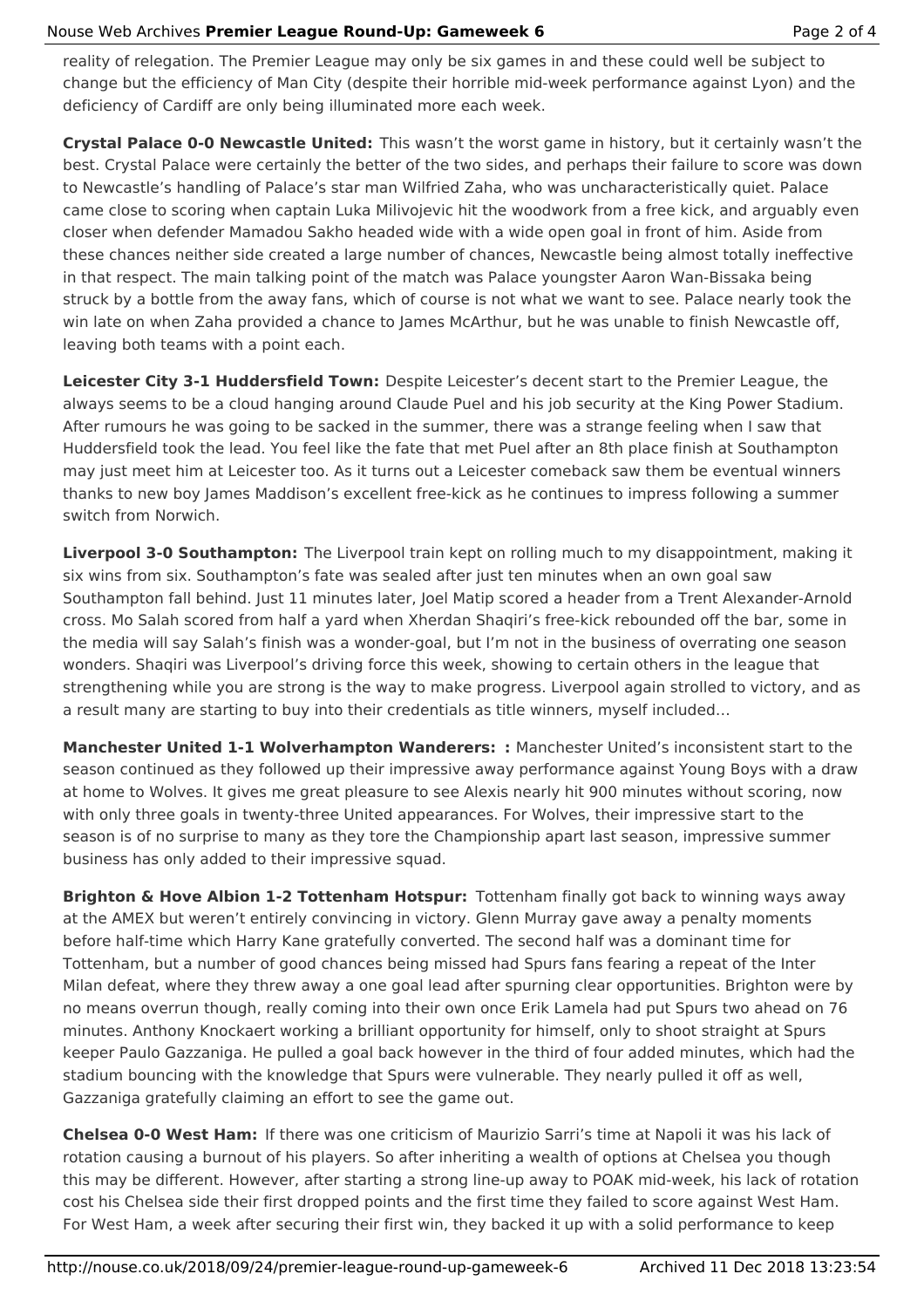their first clean sheet of the season.

**Arsenal 2-0 Everton:** After starting the season with two successive losses to Chelsea and City, Arsenal have bounced back impressively by following up with four successive wins. Most notably that this run includes two away wins, comparing to the second half of last season where Arsenal had only one away win in the whole of 2018. This time a strong second half showing from the Gunners was enough to take all three points against Everton. With summer signing Lucas Torreira impressing on his first league start and Arsenal's two record signings, Aubameyang and Lacazette, both on the scoresheet.



| Most Read | Discussed                                                     |
|-----------|---------------------------------------------------------------|
|           | 1. Men's Football 3s fight back to win on Derby Day           |
|           | 2. Premier League Round-Up: Gameweek 15                       |
|           | 3. Zidane the greatest of all time                            |
|           | 4. Mind over Matter: An insight into the psychology of boxing |
|           | 5. Women's sport to open and close Roses 2019                 |
|           | 6. Is lad culture really a bad thing?                         |

#### Write for Nouse Sport

Get in touch with the editors

Join the Facebook group

## More in Sport York 'Movember' total revealed Premier League Round-Up: Gameweek 15 Premier League Round-Up: Gameweek 14 Men's Football 3s fight back to win on Derby Day Premier League Round-Up: Gameweek 13 Netball 1s show Roses mettle in front of large crowd

| <b>About Nouse</b>       |  |
|--------------------------|--|
| <b>Who's Nouse</b>       |  |
| <b>Website Credits</b>   |  |
| <b>Contact Us</b>        |  |
| Advertising              |  |
| <b>Archives</b>          |  |
| <b>Student Discounts</b> |  |
|                          |  |